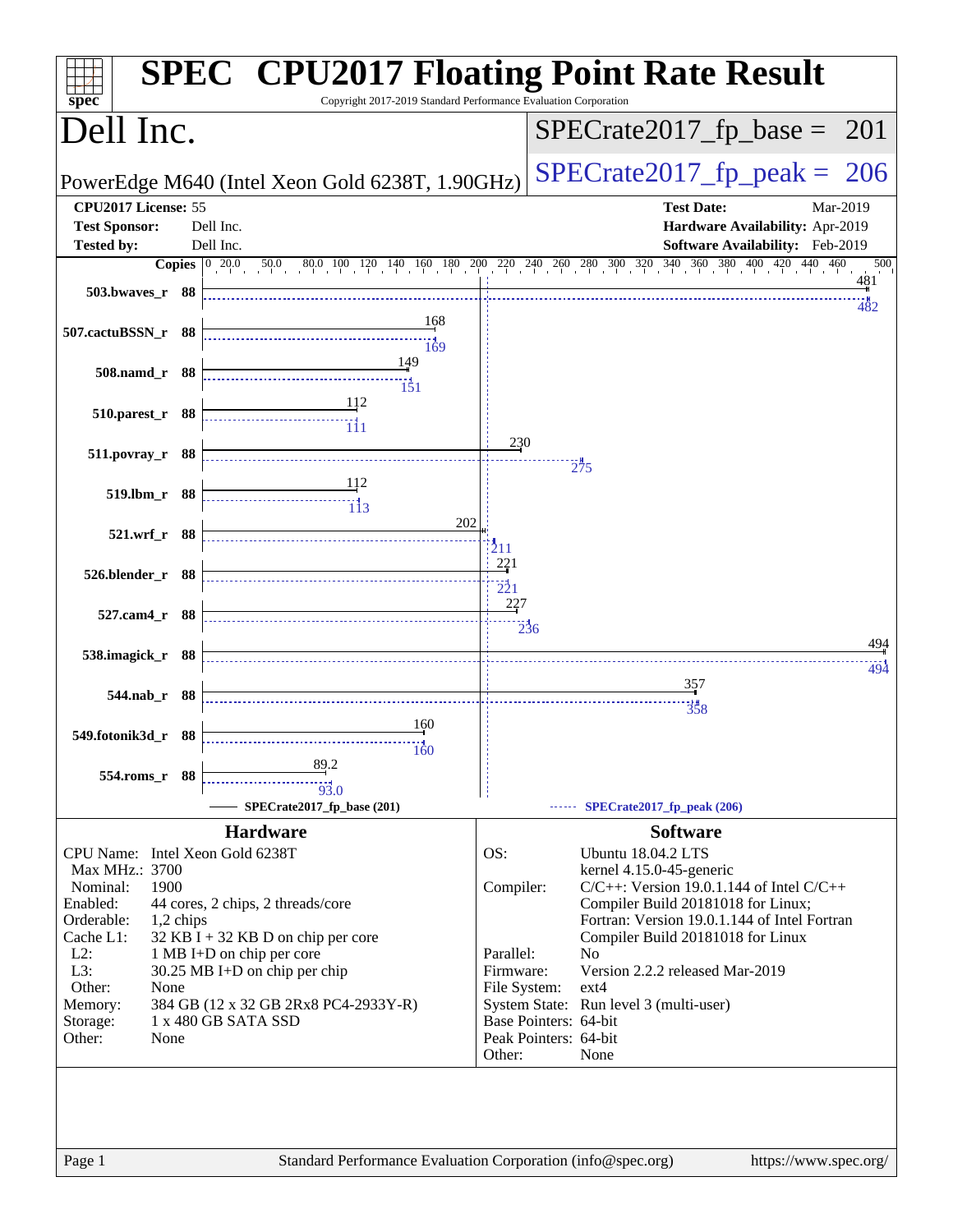|                                                                                  |               |                |              |                |              | <b>SPEC CPU2017 Floating Point Rate Result</b><br>Copyright 2017-2019 Standard Performance Evaluation Corporation |       |               |                               |              |                                 |              |                |              |
|----------------------------------------------------------------------------------|---------------|----------------|--------------|----------------|--------------|-------------------------------------------------------------------------------------------------------------------|-------|---------------|-------------------------------|--------------|---------------------------------|--------------|----------------|--------------|
| spec                                                                             |               |                |              |                |              |                                                                                                                   |       |               | $SPECrate2017_fp\_base = 201$ |              |                                 |              |                |              |
|                                                                                  | Dell Inc.     |                |              |                |              |                                                                                                                   |       |               |                               |              |                                 |              |                |              |
| $SPECTate2017$ _fp_peak = 206<br>PowerEdge M640 (Intel Xeon Gold 6238T, 1.90GHz) |               |                |              |                |              |                                                                                                                   |       |               |                               |              |                                 |              |                |              |
| CPU2017 License: 55                                                              |               |                |              |                |              |                                                                                                                   |       |               |                               |              | <b>Test Date:</b>               |              | Mar-2019       |              |
| <b>Test Sponsor:</b>                                                             | Dell Inc.     |                |              |                |              |                                                                                                                   |       |               |                               |              | Hardware Availability: Apr-2019 |              |                |              |
| <b>Tested by:</b>                                                                | Dell Inc.     |                |              |                |              |                                                                                                                   |       |               |                               |              | Software Availability: Feb-2019 |              |                |              |
| <b>Results Table</b>                                                             |               |                |              |                |              |                                                                                                                   |       |               |                               |              |                                 |              |                |              |
|                                                                                  |               |                |              | <b>Base</b>    |              |                                                                                                                   |       |               |                               |              | Peak                            |              |                |              |
| <b>Benchmark</b>                                                                 | <b>Copies</b> | <b>Seconds</b> | <b>Ratio</b> | <b>Seconds</b> | <b>Ratio</b> | <b>Seconds</b>                                                                                                    | Ratio | <b>Copies</b> | <b>Seconds</b>                | <b>Ratio</b> | <b>Seconds</b>                  | <b>Ratio</b> | <b>Seconds</b> | <b>Ratio</b> |
| 503.bwayes r                                                                     | 88            | 1836           | 481          | 1830           | 482          | 1833                                                                                                              | 481   | 88            | 1830                          | 482          | 1828                            | 483          | 1834           | 481          |
| 507.cactuBSSN r                                                                  | 88            | 662            | 168          | 662            | 168          | 662                                                                                                               | 168   | 88            | 662                           | 168          | 661                             | 169          | 661            | <b>169</b>   |
| 508.namd_r                                                                       | 88            | 560            | 149          | 561            | 149          | 565                                                                                                               | 148   | 88            | 554                           | 151          | 553                             | 151          | 554            | <b>151</b>   |
| 510.parest_r                                                                     | 88            | 2062           | 112          | 2064           | 112          | 2062                                                                                                              | 112   | 88            | 2066                          | <b>111</b>   | 2059                            | 112          | 2067           | 111          |
| 511.povray_r                                                                     | 88            | 893            | 230          | 893            | 230          | 891                                                                                                               | 231   | 88            | 751                           | 274          | 747                             | 275          | 748            | 275          |
| 519.lbm r                                                                        | 88            | 830            | 112          | 831            | 112          | 830                                                                                                               | 112   | 88            | 819                           | <b>113</b>   | 820                             | 113          | 818            | 113          |
| $521$ .wrf r                                                                     | 88            | 973            | 202          | 963            | 205          | 981                                                                                                               | 201   | 88            | 932                           | 212          | 934                             | 211          | 938            | 210          |
| 526.blender_r                                                                    | 88            | 607            | 221          | 606            | 221          | 609                                                                                                               | 220   | 88            | 606                           | 221          | 607                             | 221          | 606            | 221          |
| 527.cam4 r                                                                       | 88            | 676            | 228          | 677            | 227          | 678                                                                                                               | 227   | 88            | 652                           | 236          | 651                             | 236          | 651            | 236          |
| 538.imagick_r                                                                    | 88            | 443            | 494          | 442            | 495          | 444                                                                                                               | 493   | 88            | 443                           | 494          | 442                             | 495          | 443            | 494          |
| 544.nab_r                                                                        | 88            | 416            | 356          | 415            | 357          | 414                                                                                                               | 358   | 88            | 418                           | 354          | 413                             | 358          | 412            | 359          |
| 549.fotonik3d r                                                                  | 88            | 2139           | 160          | 2141           | 160          | 2142                                                                                                              | 160   | 88            | 2144                          | 160          | 2142                            | <b>160</b>   | 2138           | 160          |
| $554$ .roms $r$                                                                  | 88            | 1568           | 89.2         | 1571           | 89.0         | 1568                                                                                                              | 89.2  | 88            | 1500                          | 93.2         | 1504                            | 93.0         | 1505           | 92.9         |
| $SPECrate2017_fp\_base =$                                                        |               |                | 201          |                |              |                                                                                                                   |       |               |                               |              |                                 |              |                |              |
| $SPFCrata2017$ fn neak –                                                         |               |                | 206          |                |              |                                                                                                                   |       |               |                               |              |                                 |              |                |              |

**[SPECrate2017\\_fp\\_peak =](http://www.spec.org/auto/cpu2017/Docs/result-fields.html#SPECrate2017fppeak) 206**

Results appear in the [order in which they were run.](http://www.spec.org/auto/cpu2017/Docs/result-fields.html#RunOrder) Bold underlined text [indicates a median measurement.](http://www.spec.org/auto/cpu2017/Docs/result-fields.html#Median)

#### **[Submit Notes](http://www.spec.org/auto/cpu2017/Docs/result-fields.html#SubmitNotes)**

 The numactl mechanism was used to bind copies to processors. The config file option 'submit' was used to generate numactl commands to bind each copy to a specific processor. For details, please see the config file.

## **[Operating System Notes](http://www.spec.org/auto/cpu2017/Docs/result-fields.html#OperatingSystemNotes)**

Stack size set to unlimited using "ulimit -s unlimited"

## **[General Notes](http://www.spec.org/auto/cpu2017/Docs/result-fields.html#GeneralNotes)**

Environment variables set by runcpu before the start of the run: LD\_LIBRARY\_PATH = "/home/cpu2017/lib/ia32:/home/cpu2017/lib/intel64"

 Binaries compiled on a system with 1x Intel Core i9-7900X CPU + 32GB RAM memory using Redhat Enterprise Linux 7.5 NA: The test sponsor attests, as of date of publication, that CVE-2017-5754 (Meltdown) is mitigated in the system as tested and documented. Yes: The test sponsor attests, as of date of publication, that CVE-2017-5753 (Spectre variant 1) is mitigated in the system as tested and documented. Yes: The test sponsor attests, as of date of publication, that CVE-2017-5715 (Spectre variant 2) is mitigated in the system as tested and documented. Transparent Huge Pages enabled by default Prior to runcpu invocation

|                | (Continued on next page)                                    |                       |
|----------------|-------------------------------------------------------------|-----------------------|
| $\vert$ Page 2 | Standard Performance Evaluation Corporation (info@spec.org) | https://www.spec.org/ |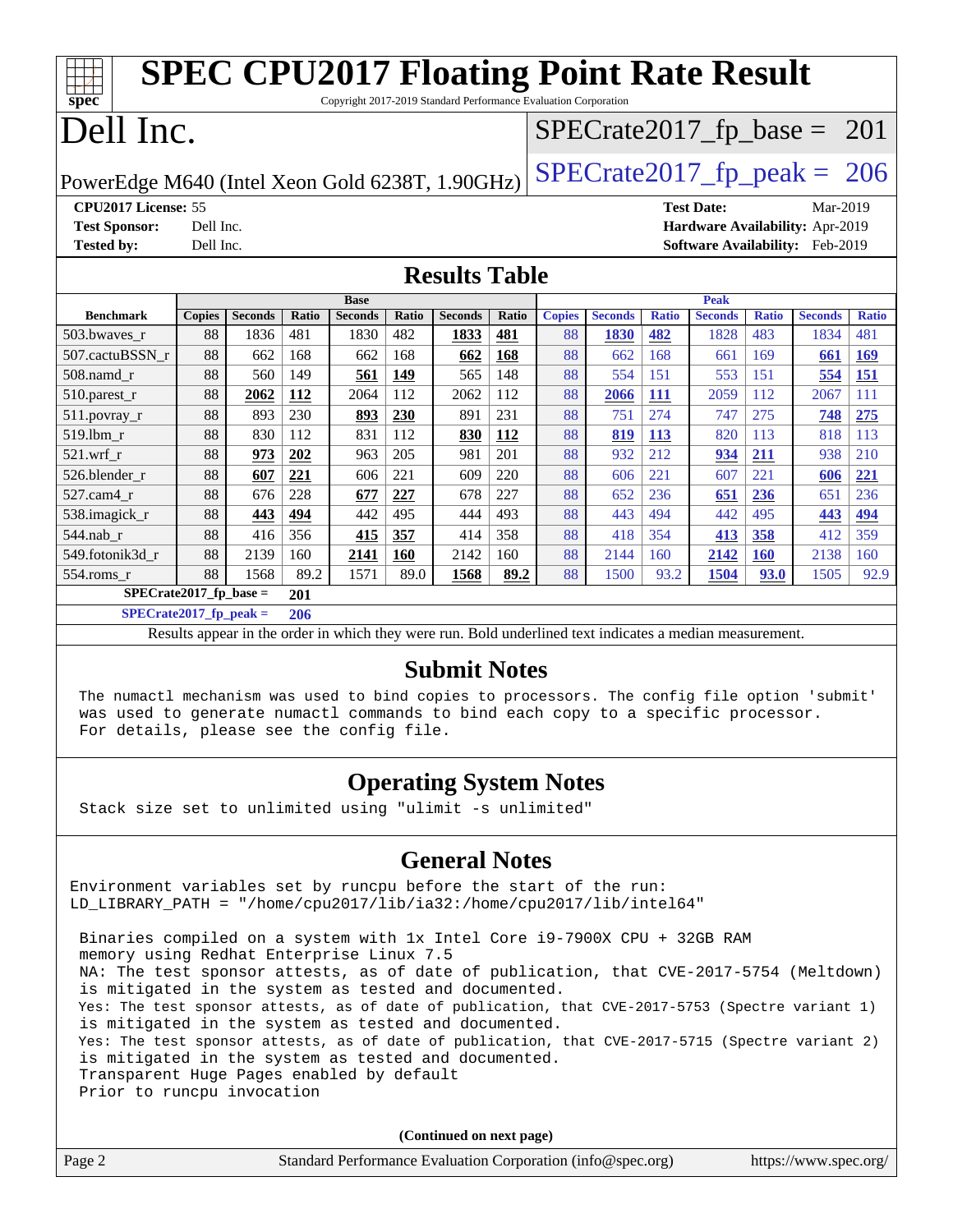| <b>SPEC CPU2017 Floating Point Rate Result</b><br>spec<br>Copyright 2017-2019 Standard Performance Evaluation Corporation                                                               |                                        |
|-----------------------------------------------------------------------------------------------------------------------------------------------------------------------------------------|----------------------------------------|
| Dell Inc.                                                                                                                                                                               | $SPECrate2017_fp\_base = 201$          |
| PowerEdge M640 (Intel Xeon Gold 6238T, 1.90GHz)                                                                                                                                         | $SPECrate2017_fp\_peak = 206$          |
| CPU <sub>2017</sub> License: 55                                                                                                                                                         | <b>Test Date:</b><br>Mar-2019          |
| Dell Inc.<br><b>Test Sponsor:</b>                                                                                                                                                       | <b>Hardware Availability: Apr-2019</b> |
| Dell Inc.<br><b>Tested by:</b>                                                                                                                                                          | <b>Software Availability:</b> Feb-2019 |
| <b>General Notes (Continued)</b>                                                                                                                                                        |                                        |
| Filesystem page cache synced and cleared with:<br>sync: echo 3> /proc/sys/vm/drop_caches<br>runcpu command invoked through numactl i.e.:<br>numactl --interleave=all runcpu <etc></etc> |                                        |

#### **[Platform Notes](http://www.spec.org/auto/cpu2017/Docs/result-fields.html#PlatformNotes)**

Page 3 Standard Performance Evaluation Corporation [\(info@spec.org\)](mailto:info@spec.org) <https://www.spec.org/> BIOS settings: ADDDC setting disabled Sub NUMA Cluster enabled Virtualization Technology disabled DCU Streamer Prefetcher enabled System Profile set to Custom CPU Performance set to Maximum Performance C States set to Autonomous C1E disabled Uncore Frequency set to Dynamic Energy Efficiency Policy set to Performance Memory Patrol Scrub disabled Logical Processor enabled CPU Interconnect Bus Link Power Management disabled PCI ASPM L1 Link Power Management disabled Sysinfo program /home/cpu2017/bin/sysinfo Rev: r5974 of 2018-05-19 9bcde8f2999c33d61f64985e45859ea9 running on intel-sut Thu Apr 11 07:31:00 2019 SUT (System Under Test) info as seen by some common utilities. For more information on this section, see <https://www.spec.org/cpu2017/Docs/config.html#sysinfo> From /proc/cpuinfo model name : Intel(R) Xeon(R) Gold 6238T CPU @ 1.90GHz 2 "physical id"s (chips) 88 "processors" cores, siblings (Caution: counting these is hw and system dependent. The following excerpts from /proc/cpuinfo might not be reliable. Use with caution.) cpu cores : 22 siblings : 44 physical 0: cores 0 1 2 3 4 5 8 9 10 11 12 16 17 18 19 20 21 24 25 26 27 28 physical 1: cores 0 1 2 3 4 5 8 9 10 11 12 16 17 18 19 20 21 24 25 26 27 28 From lscpu: Architecture: x86\_64 CPU op-mode(s): 32-bit, 64-bit Byte Order: Little Endian CPU(s): 88 **(Continued on next page)**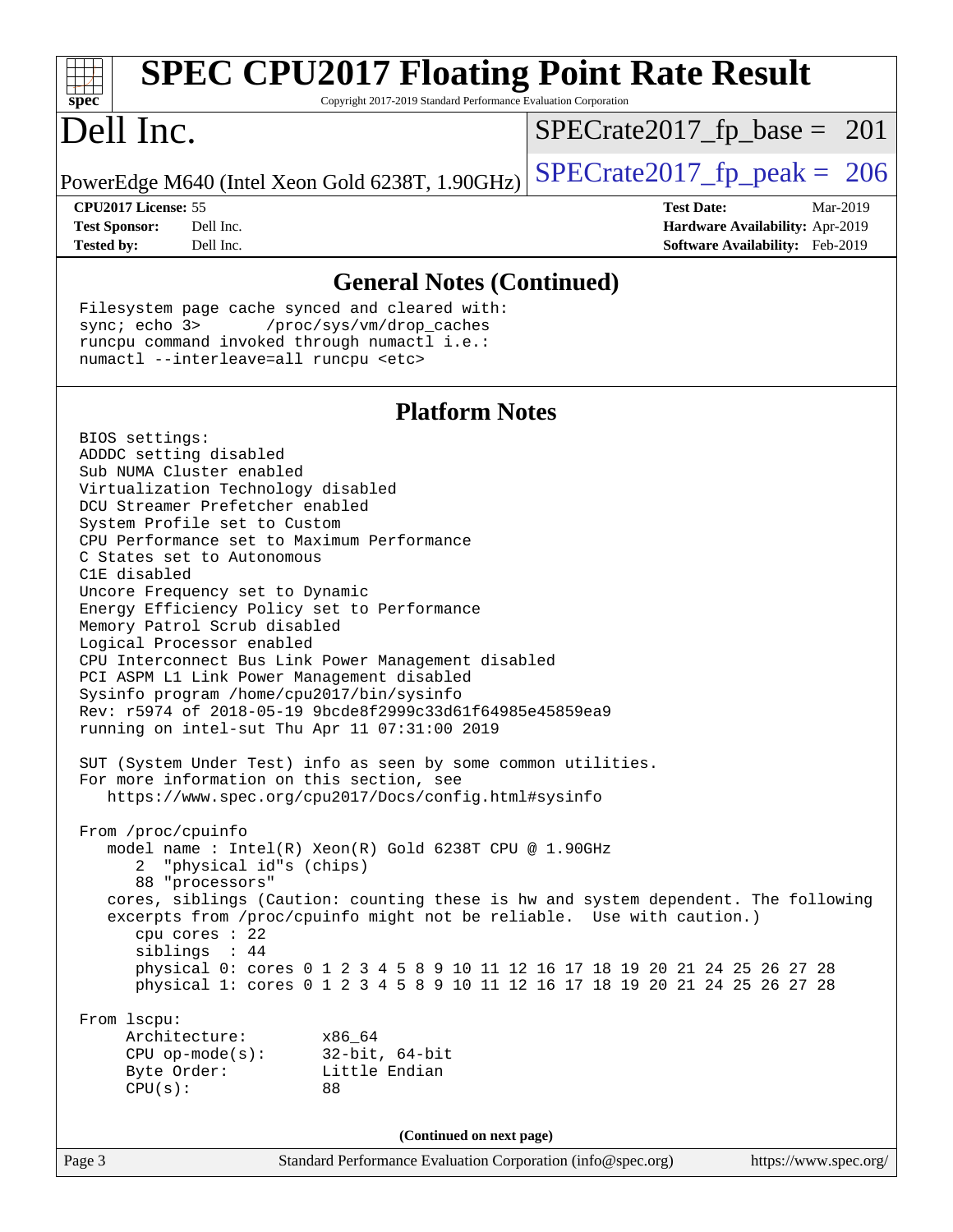| <b>SPEC CPU2017 Floating Point Rate Result</b><br>Copyright 2017-2019 Standard Performance Evaluation Corporation<br>$spec^*$                                                                                                                                                                                                                                                                                                                                                                                                                                                                                                                                                                                                                                                                                                                                                                                                                                                                                                                                                                                                                                                                                                                                                                                                                                                    |                                                                                                                                                                                                                                                                                                                                                                                                                             |
|----------------------------------------------------------------------------------------------------------------------------------------------------------------------------------------------------------------------------------------------------------------------------------------------------------------------------------------------------------------------------------------------------------------------------------------------------------------------------------------------------------------------------------------------------------------------------------------------------------------------------------------------------------------------------------------------------------------------------------------------------------------------------------------------------------------------------------------------------------------------------------------------------------------------------------------------------------------------------------------------------------------------------------------------------------------------------------------------------------------------------------------------------------------------------------------------------------------------------------------------------------------------------------------------------------------------------------------------------------------------------------|-----------------------------------------------------------------------------------------------------------------------------------------------------------------------------------------------------------------------------------------------------------------------------------------------------------------------------------------------------------------------------------------------------------------------------|
| Dell Inc.                                                                                                                                                                                                                                                                                                                                                                                                                                                                                                                                                                                                                                                                                                                                                                                                                                                                                                                                                                                                                                                                                                                                                                                                                                                                                                                                                                        | $SPECrate2017_fp\_base = 201$                                                                                                                                                                                                                                                                                                                                                                                               |
| PowerEdge M640 (Intel Xeon Gold 6238T, 1.90GHz)                                                                                                                                                                                                                                                                                                                                                                                                                                                                                                                                                                                                                                                                                                                                                                                                                                                                                                                                                                                                                                                                                                                                                                                                                                                                                                                                  | $SPECTate2017$ _fp_peak = 206                                                                                                                                                                                                                                                                                                                                                                                               |
| CPU2017 License: 55<br><b>Test Sponsor:</b><br>Dell Inc.<br>Dell Inc.<br><b>Tested by:</b>                                                                                                                                                                                                                                                                                                                                                                                                                                                                                                                                                                                                                                                                                                                                                                                                                                                                                                                                                                                                                                                                                                                                                                                                                                                                                       | <b>Test Date:</b><br>Mar-2019<br>Hardware Availability: Apr-2019<br>Software Availability: Feb-2019                                                                                                                                                                                                                                                                                                                         |
|                                                                                                                                                                                                                                                                                                                                                                                                                                                                                                                                                                                                                                                                                                                                                                                                                                                                                                                                                                                                                                                                                                                                                                                                                                                                                                                                                                                  |                                                                                                                                                                                                                                                                                                                                                                                                                             |
| <b>Platform Notes (Continued)</b><br>On-line CPU(s) list: 0-87                                                                                                                                                                                                                                                                                                                                                                                                                                                                                                                                                                                                                                                                                                                                                                                                                                                                                                                                                                                                                                                                                                                                                                                                                                                                                                                   |                                                                                                                                                                                                                                                                                                                                                                                                                             |
| Thread(s) per core:<br>2<br>Core(s) per socket:<br>22<br>2<br>Socket(s):<br>NUMA $node(s)$ :<br>4<br>Vendor ID:<br>GenuineIntel<br>CPU family:<br>6<br>Model:<br>85<br>Model name:<br>Intel(R) Xeon(R) Gold 6238T CPU @ 1.90GHz<br>Stepping:<br>6<br>3043.999<br>CPU MHz:<br>3800.00<br>BogoMIPS:<br>Virtualization:<br>$VT - x$<br>L1d cache:<br>32K<br>Lli cache:<br>32K<br>L2 cache:<br>1024K<br>L3 cache:<br>30976K<br>NUMA node0 CPU(s):<br>NUMA nodel CPU(s):<br>NUMA node2 CPU(s):<br>NUMA node3 CPU(s):<br>Flags:<br>pat pse36 clflush dts acpi mmx fxsr sse sse2 ss ht tm pbe syscall nx pdpelgb rdtscp<br>lm constant_tsc art arch_perfmon pebs bts rep_good nopl xtopology nonstop_tsc cpuid<br>aperfmperf pni pclmulqdq dtes64 monitor ds_cpl vmx smx est tm2 ssse3 sdbg fma cx16<br>xtpr pdcm pcid dca sse4_1 sse4_2 x2apic movbe popcnt aes xsave avx f16c rdrand<br>lahf_lm abm 3dnowprefetch cpuid_fault epb cat_13 cdp_13 invpcid_single ssbd mba ibrs<br>ibpb stibp ibrs_enhanced tpr_shadow vnmi flexpriority ept vpid fsgsbase tsc_adjust<br>bmil hle avx2 smep bmi2 erms invpcid rtm cqm mpx rdt_a avx512f avx512dq rdseed adx<br>smap clflushopt clwb intel_pt avx512cd avx512bw avx512vl xsaveopt xsavec xgetbvl<br>xsaves cqm_llc cqm_occup_llc cqm_mbm_total cqm_mbm_local dtherm ida arat pln pts pku<br>ospke avx512_vnni flush_l1d arch_capabilities | 0, 4, 8, 12, 16, 20, 24, 28, 32, 36, 40, 44, 48, 52, 56, 60, 64, 68, 72, 76, 80, 84<br>1, 5, 9, 13, 17, 21, 25, 29, 33, 37, 41, 45, 49, 53, 57, 61, 65, 69, 73, 77, 81, 85<br>2, 6, 10, 14, 18, 22, 26, 30, 34, 38, 42, 46, 50, 54, 58, 62, 66, 70, 74, 78, 82, 86<br>3, 7, 11, 15, 19, 23, 27, 31, 35, 39, 43, 47, 51, 55, 59, 63, 67, 71, 75, 79, 83, 87<br>fpu vme de pse tsc msr pae mce cx8 apic sep mtrr pge mca cmov |
| /proc/cpuinfo cache data<br>cache size : 30976 KB                                                                                                                                                                                                                                                                                                                                                                                                                                                                                                                                                                                                                                                                                                                                                                                                                                                                                                                                                                                                                                                                                                                                                                                                                                                                                                                                |                                                                                                                                                                                                                                                                                                                                                                                                                             |
| From numactl --hardware WARNING: a numactl 'node' might or might not correspond to a<br>physical chip.<br>$available: 4 nodes (0-3)$<br>node 0 cpus: 0 4 8 12 16 20 24 28 32 36 40 44 48 52 56 60 64 68 72 76 80 84<br>node 0 size: 95143 MB<br>node 0 free: 94585 MB<br>node 1 cpus: 1 5 9 13 17 21 25 29 33 37 41 45 49 53 57 61 65 69 73 77 81 85<br>node 1 size: 96763 MB<br>node 1 free: 96214 MB<br>node 2 cpus: 2 6 10 14 18 22 26 30 34 38 42 46 50 54 58 62 66 70 74 78 82 86<br>node 2 size: 96763 MB<br>(Continued on next page)                                                                                                                                                                                                                                                                                                                                                                                                                                                                                                                                                                                                                                                                                                                                                                                                                                      |                                                                                                                                                                                                                                                                                                                                                                                                                             |
|                                                                                                                                                                                                                                                                                                                                                                                                                                                                                                                                                                                                                                                                                                                                                                                                                                                                                                                                                                                                                                                                                                                                                                                                                                                                                                                                                                                  |                                                                                                                                                                                                                                                                                                                                                                                                                             |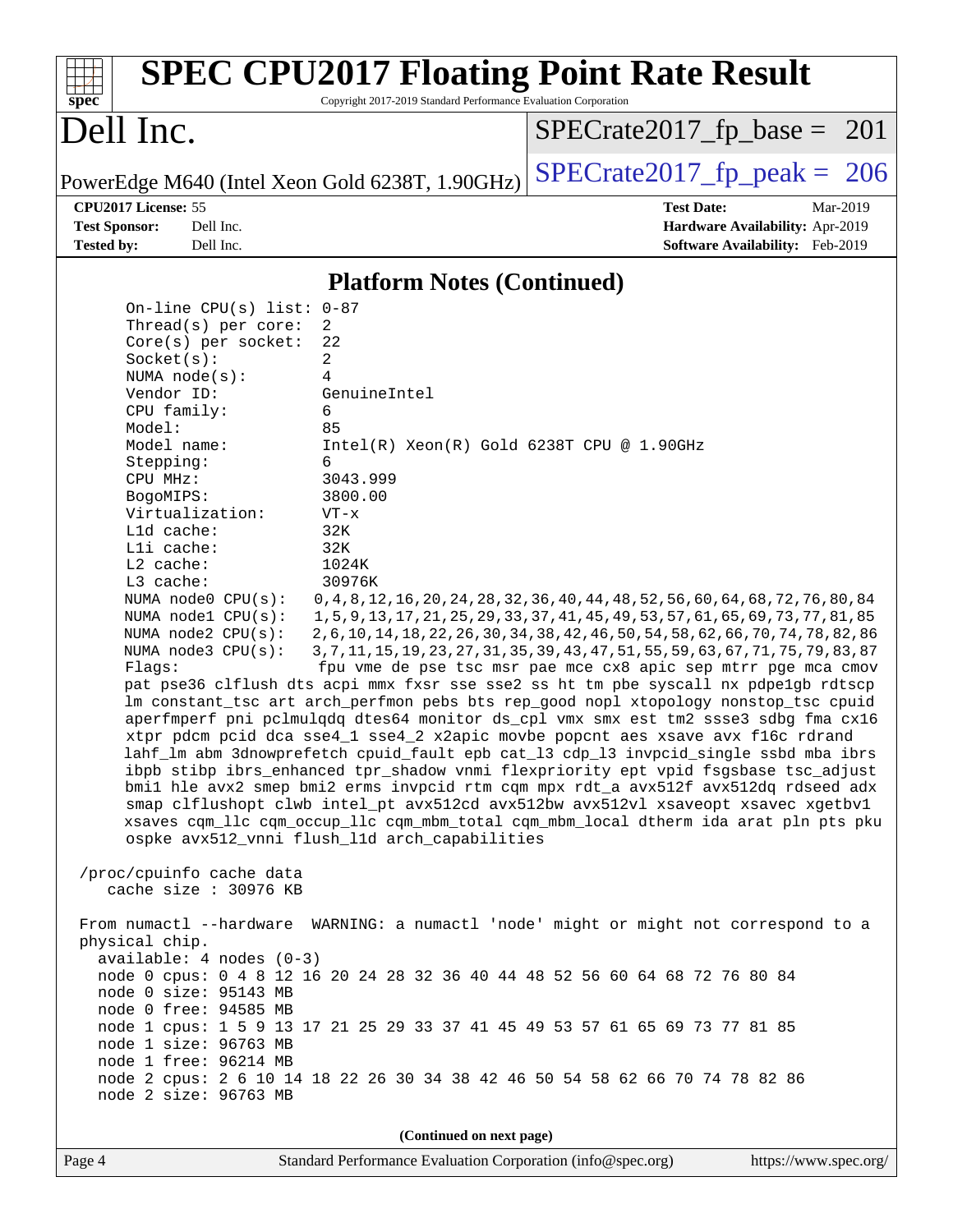| <b>SPEC CPU2017 Floating Point Rate Result</b><br>Copyright 2017-2019 Standard Performance Evaluation Corporation<br>$spec^*$                                                                                                                                                                                                                                                                                                    |                                                                                                     |
|----------------------------------------------------------------------------------------------------------------------------------------------------------------------------------------------------------------------------------------------------------------------------------------------------------------------------------------------------------------------------------------------------------------------------------|-----------------------------------------------------------------------------------------------------|
| Dell Inc.                                                                                                                                                                                                                                                                                                                                                                                                                        | $SPECrate2017_fp\_base = 201$                                                                       |
| PowerEdge M640 (Intel Xeon Gold 6238T, 1.90GHz)                                                                                                                                                                                                                                                                                                                                                                                  | $SPECTate2017$ _fp_peak = 206                                                                       |
| CPU2017 License: 55<br><b>Test Sponsor:</b><br>Dell Inc.<br><b>Tested by:</b><br>Dell Inc.                                                                                                                                                                                                                                                                                                                                       | <b>Test Date:</b><br>Mar-2019<br>Hardware Availability: Apr-2019<br>Software Availability: Feb-2019 |
| <b>Platform Notes (Continued)</b>                                                                                                                                                                                                                                                                                                                                                                                                |                                                                                                     |
| node 2 free: 96119 MB<br>node 3 cpus: 3 7 11 15 19 23 27 31 35 39 43 47 51 55 59 63 67 71 75 79 83 87<br>node 3 size: 96762 MB<br>node 3 free: 96208 MB<br>node distances:<br>node<br>$\mathbf{1}$<br>0<br>2<br>3<br>0 :<br>10<br>21 11 21<br>10 21 11<br>1:<br>21<br>11<br>21 10 21<br>2:<br>3:<br>21<br>21<br>11<br>10<br>From /proc/meminfo<br>MemTotal:<br>394683904 kB<br>HugePages_Total:<br>0<br>Hugepagesize:<br>2048 kB |                                                                                                     |
| /usr/bin/lsb release -d<br>Ubuntu 18.04.2 LTS<br>From /etc/*release* /etc/*version*<br>debian_version: buster/sid<br>os-release:<br>NAME="Ubuntu"<br>VERSION="18.04.2 LTS (Bionic Beaver)"<br>ID=ubuntu<br>ID LIKE=debian<br>PRETTY_NAME="Ubuntu 18.04.2 LTS"<br>VERSION ID="18.04"<br>HOME_URL="https://www.ubuntu.com/"<br>SUPPORT_URL="https://help.ubuntu.com/"                                                              |                                                                                                     |
| uname $-a$ :<br>Linux intel-sut 4.15.0-45-generic #48-Ubuntu SMP Tue Jan 29 16:28:13 UTC 2019 x86_64<br>x86_64 x86_64 GNU/Linux                                                                                                                                                                                                                                                                                                  |                                                                                                     |
| Kernel self-reported vulnerability status:                                                                                                                                                                                                                                                                                                                                                                                       |                                                                                                     |
| CVE-2017-5754 (Meltdown):<br>Not affected<br>CVE-2017-5753 (Spectre variant 1): Mitigation: __user pointer sanitization<br>CVE-2017-5715 (Spectre variant 2): Mitigation: Enhanced IBRS, IBPB<br>run-level 3 Apr 10 21:12<br>SPEC is set to: /home/cpu2017<br>Filesystem<br>Type Size Used Avail Use% Mounted on<br>/dev/sda2<br>ext4 439G<br>19G 398G<br>$5\%$ /                                                                |                                                                                                     |
| (Continued on next page)                                                                                                                                                                                                                                                                                                                                                                                                         |                                                                                                     |
| Page 5<br>Standard Performance Evaluation Corporation (info@spec.org)                                                                                                                                                                                                                                                                                                                                                            | https://www.spec.org/                                                                               |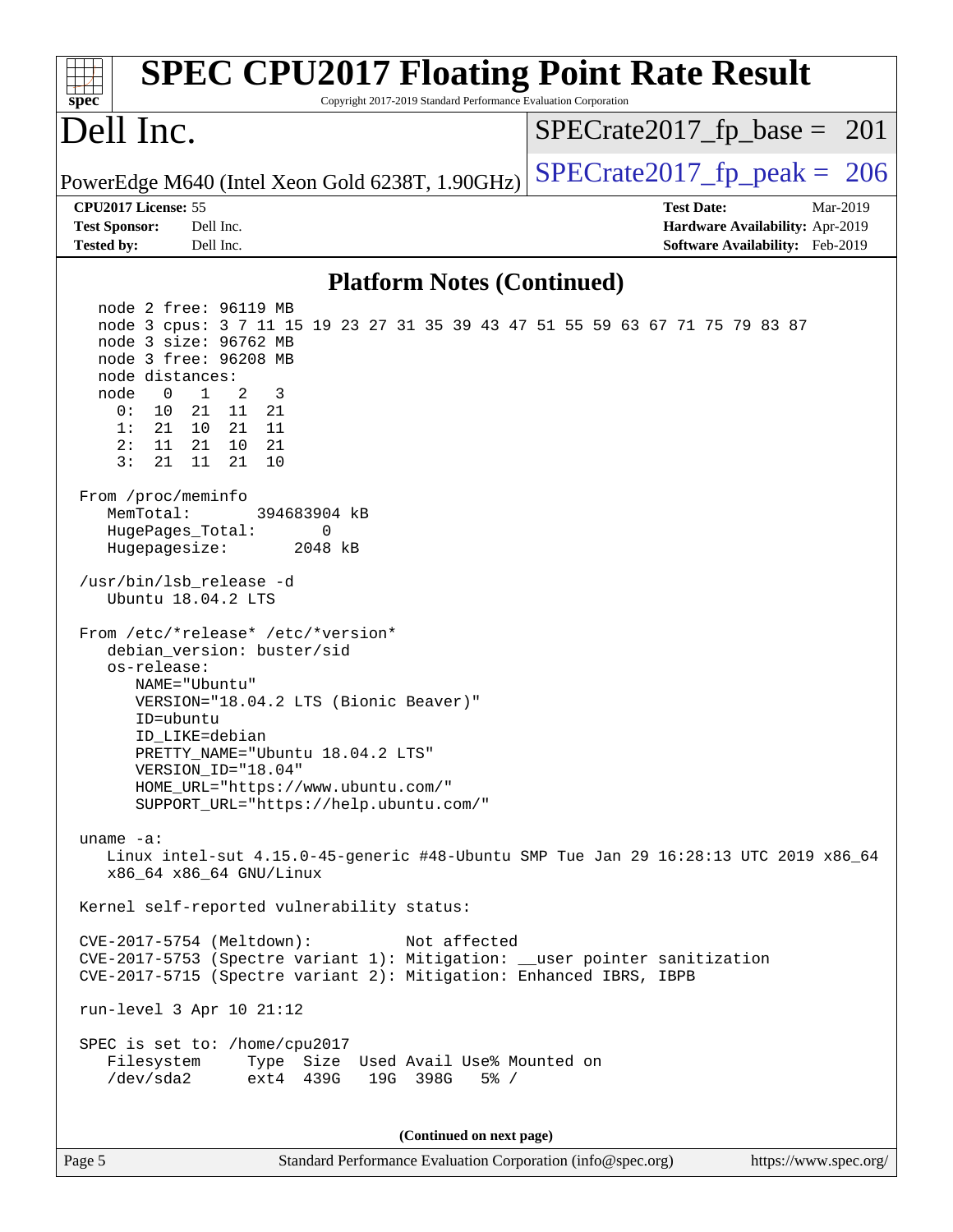| $spec^*$                                  | Copyright 2017-2019 Standard Performance Evaluation Corporation                                                                                                                                                                                                                                                                                                                                                                                                                                                                 |                                                                    |          |
|-------------------------------------------|---------------------------------------------------------------------------------------------------------------------------------------------------------------------------------------------------------------------------------------------------------------------------------------------------------------------------------------------------------------------------------------------------------------------------------------------------------------------------------------------------------------------------------|--------------------------------------------------------------------|----------|
| Dell Inc.                                 |                                                                                                                                                                                                                                                                                                                                                                                                                                                                                                                                 | $SPECrate2017_fp\_base = 201$                                      |          |
|                                           | PowerEdge M640 (Intel Xeon Gold 6238T, 1.90GHz)                                                                                                                                                                                                                                                                                                                                                                                                                                                                                 | $SPECTate2017$ _fp_peak = 206                                      |          |
| CPU2017 License: 55                       |                                                                                                                                                                                                                                                                                                                                                                                                                                                                                                                                 | <b>Test Date:</b>                                                  | Mar-2019 |
| <b>Test Sponsor:</b><br><b>Tested by:</b> | Dell Inc.<br>Dell Inc.                                                                                                                                                                                                                                                                                                                                                                                                                                                                                                          | Hardware Availability: Apr-2019<br>Software Availability: Feb-2019 |          |
|                                           | <b>Platform Notes (Continued)</b>                                                                                                                                                                                                                                                                                                                                                                                                                                                                                               |                                                                    |          |
| Memory:                                   | Additional information from dmidecode follows. WARNING: Use caution when you interpret<br>this section. The 'dmidecode' program reads system data which is "intended to allow<br>hardware to be accurately determined", but the intent may not be met, as there are<br>frequent changes to hardware, firmware, and the "DMTF SMBIOS" standard.<br>BIOS Dell Inc. 2.2.2 03/05/2019<br>6x 00AD00B300AD HMA84GR7CJR4N-WM 32 GB 2 rank 2933<br>6x 00AD069D00AD HMA84GR7CJR4N-WM 32 GB 2 rank 2933<br>4x Not Specified Not Specified |                                                                    |          |
|                                           | (End of data from sysinfo program)                                                                                                                                                                                                                                                                                                                                                                                                                                                                                              |                                                                    |          |
|                                           | <b>Compiler Version Notes</b>                                                                                                                                                                                                                                                                                                                                                                                                                                                                                                   |                                                                    |          |
| CC.                                       | 519.1bm_r(base) 538.imagick_r(base, peak) 544.nab_r(base, peak)                                                                                                                                                                                                                                                                                                                                                                                                                                                                 |                                                                    |          |
|                                           |                                                                                                                                                                                                                                                                                                                                                                                                                                                                                                                                 |                                                                    |          |
|                                           | Intel(R) C Intel(R) 64 Compiler for applications running on Intel(R) 64,<br>Version 19.0.1.144 Build 20181018<br>Copyright (C) 1985-2018 Intel Corporation. All rights reserved.                                                                                                                                                                                                                                                                                                                                                |                                                                    |          |
| CC<br>$519.1bm_r(peak)$                   |                                                                                                                                                                                                                                                                                                                                                                                                                                                                                                                                 |                                                                    |          |
|                                           | Intel(R) C Intel(R) 64 Compiler for applications running on Intel(R) 64,<br>Version 19.0.1.144 Build 20181018<br>Copyright (C) 1985-2018 Intel Corporation. All rights reserved.                                                                                                                                                                                                                                                                                                                                                |                                                                    |          |
|                                           | CXXC 508.namd_r(base) 510.parest_r(base, peak)                                                                                                                                                                                                                                                                                                                                                                                                                                                                                  |                                                                    |          |
|                                           | Intel(R) $C++$ Intel(R) 64 Compiler for applications running on Intel(R) 64,<br>Version 19.0.1.144 Build 20181018<br>Copyright (C) 1985-2018 Intel Corporation. All rights reserved.                                                                                                                                                                                                                                                                                                                                            |                                                                    |          |
| $CXXC$ 508. namd $r$ (peak)               |                                                                                                                                                                                                                                                                                                                                                                                                                                                                                                                                 |                                                                    |          |
|                                           | Intel(R) $C++$ Intel(R) 64 Compiler for applications running on Intel(R) 64,<br>Version 19.0.1.144 Build 20181018<br>Copyright (C) 1985-2018 Intel Corporation. All rights reserved.                                                                                                                                                                                                                                                                                                                                            |                                                                    |          |
|                                           | (Continued on next page)                                                                                                                                                                                                                                                                                                                                                                                                                                                                                                        |                                                                    |          |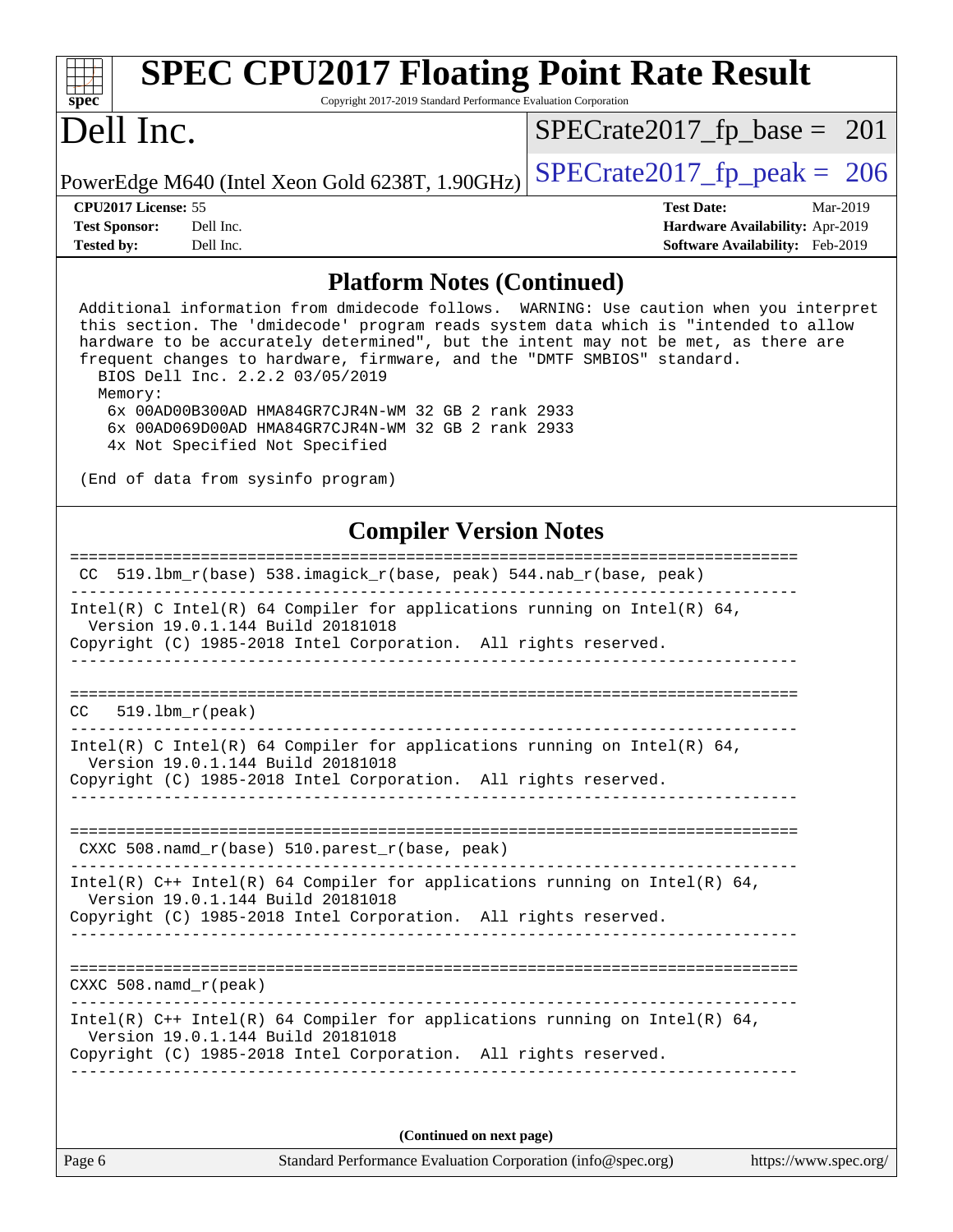| <b>SPEC CPU2017 Floating Point Rate Result</b><br>Copyright 2017-2019 Standard Performance Evaluation Corporation<br>$spec^*$                                                                                                                                                                                                                                                                                                                                                                                                                                        |                                                                                                     |
|----------------------------------------------------------------------------------------------------------------------------------------------------------------------------------------------------------------------------------------------------------------------------------------------------------------------------------------------------------------------------------------------------------------------------------------------------------------------------------------------------------------------------------------------------------------------|-----------------------------------------------------------------------------------------------------|
| Dell Inc.                                                                                                                                                                                                                                                                                                                                                                                                                                                                                                                                                            | $SPECrate2017_fp\_base = 201$                                                                       |
| PowerEdge M640 (Intel Xeon Gold 6238T, 1.90GHz)                                                                                                                                                                                                                                                                                                                                                                                                                                                                                                                      | $SPECrate2017_fp\_peak = 206$                                                                       |
| CPU2017 License: 55<br><b>Test Sponsor:</b><br>Dell Inc.<br><b>Tested by:</b><br>Dell Inc.                                                                                                                                                                                                                                                                                                                                                                                                                                                                           | <b>Test Date:</b><br>Mar-2019<br>Hardware Availability: Apr-2019<br>Software Availability: Feb-2019 |
| <b>Compiler Version Notes (Continued)</b>                                                                                                                                                                                                                                                                                                                                                                                                                                                                                                                            |                                                                                                     |
| CC 511.povray_r(base) 526.blender_r(base, peak)                                                                                                                                                                                                                                                                                                                                                                                                                                                                                                                      |                                                                                                     |
| Intel(R) $C++$ Intel(R) 64 Compiler for applications running on Intel(R) 64,<br>Version 19.0.1.144 Build 20181018<br>Copyright (C) 1985-2018 Intel Corporation. All rights reserved.<br>Intel(R) C Intel(R) 64 Compiler for applications running on Intel(R) 64,<br>Version 19.0.1.144 Build 20181018<br>Copyright (C) 1985-2018 Intel Corporation. All rights reserved.                                                                                                                                                                                             |                                                                                                     |
| $CC = 511.povray_r (peak)$                                                                                                                                                                                                                                                                                                                                                                                                                                                                                                                                           |                                                                                                     |
| Intel(R) $C++$ Intel(R) 64 Compiler for applications running on Intel(R) 64,<br>Version 19.0.1.144 Build 20181018<br>Copyright (C) 1985-2018 Intel Corporation. All rights reserved.<br>Intel(R) C Intel(R) 64 Compiler for applications running on Intel(R) 64,<br>Version 19.0.1.144 Build 20181018<br>Copyright (C) 1985-2018 Intel Corporation. All rights reserved.                                                                                                                                                                                             |                                                                                                     |
| FC 507.cactuBSSN_r(base, peak)                                                                                                                                                                                                                                                                                                                                                                                                                                                                                                                                       |                                                                                                     |
| Intel(R) $C++$ Intel(R) 64 Compiler for applications running on Intel(R) 64,<br>Version 19.0.1.144 Build 20181018<br>Copyright (C) 1985-2018 Intel Corporation. All rights reserved.<br>Intel(R) C Intel(R) 64 Compiler for applications running on Intel(R) 64,<br>Version 19.0.1.144 Build 20181018<br>Copyright (C) 1985-2018 Intel Corporation. All rights reserved.<br>$Intel(R)$ Fortran Intel(R) 64 Compiler for applications running on Intel(R)<br>64, Version 19.0.1.144 Build 20181018<br>Copyright (C) 1985-2018 Intel Corporation. All rights reserved. |                                                                                                     |
| FC 503.bwaves_r(base, peak) 549.fotonik3d_r(base, peak) 554.roms_r(base)                                                                                                                                                                                                                                                                                                                                                                                                                                                                                             |                                                                                                     |
| $Intel(R)$ Fortran Intel(R) 64 Compiler for applications running on Intel(R)<br>64, Version 19.0.1.144 Build 20181018<br>Copyright (C) 1985-2018 Intel Corporation. All rights reserved.                                                                                                                                                                                                                                                                                                                                                                             |                                                                                                     |
| $FC 554.rows_r (peak)$                                                                                                                                                                                                                                                                                                                                                                                                                                                                                                                                               |                                                                                                     |
| (Continued on next page)                                                                                                                                                                                                                                                                                                                                                                                                                                                                                                                                             |                                                                                                     |
| Page 7<br>Standard Performance Evaluation Corporation (info@spec.org)                                                                                                                                                                                                                                                                                                                                                                                                                                                                                                | https://www.spec.org/                                                                               |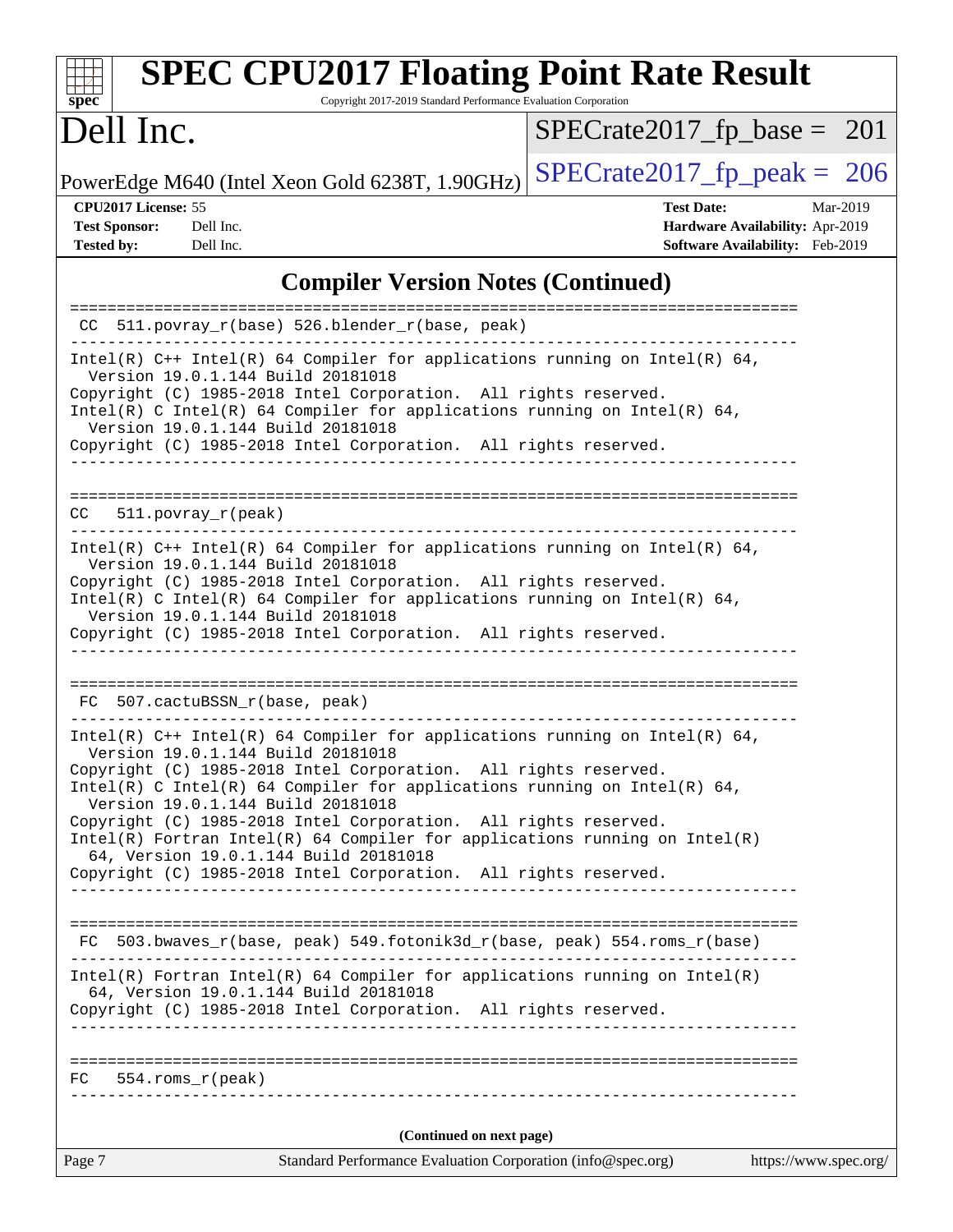| <b>SPEC CPU2017 Floating Point Rate Result</b><br>$spec^*$<br>Copyright 2017-2019 Standard Performance Evaluation Corporation                                                                                                                                                                                                                                                |                                        |
|------------------------------------------------------------------------------------------------------------------------------------------------------------------------------------------------------------------------------------------------------------------------------------------------------------------------------------------------------------------------------|----------------------------------------|
| Dell Inc.                                                                                                                                                                                                                                                                                                                                                                    | $SPECrate2017_fp\_base = 201$          |
| PowerEdge M640 (Intel Xeon Gold 6238T, 1.90GHz)                                                                                                                                                                                                                                                                                                                              | $SPECrate2017_fp\_peak = 206$          |
| CPU2017 License: 55                                                                                                                                                                                                                                                                                                                                                          | <b>Test Date:</b><br>Mar-2019          |
| Dell Inc.<br><b>Test Sponsor:</b>                                                                                                                                                                                                                                                                                                                                            | Hardware Availability: Apr-2019        |
| <b>Tested by:</b><br>Dell Inc.                                                                                                                                                                                                                                                                                                                                               | <b>Software Availability:</b> Feb-2019 |
| <b>Compiler Version Notes (Continued)</b>                                                                                                                                                                                                                                                                                                                                    |                                        |
| $Intel(R)$ Fortran Intel(R) 64 Compiler for applications running on Intel(R)<br>64, Version 19.0.1.144 Build 20181018<br>Copyright (C) 1985-2018 Intel Corporation. All rights reserved.                                                                                                                                                                                     |                                        |
| $CC$ 521.wrf_ $r(base)$ 527.cam4_ $r(base)$                                                                                                                                                                                                                                                                                                                                  |                                        |
| Intel(R) Fortran Intel(R) 64 Compiler for applications running on Intel(R)<br>64, Version 19.0.1.144 Build 20181018<br>Copyright (C) 1985-2018 Intel Corporation. All rights reserved.<br>Intel(R) C Intel(R) 64 Compiler for applications running on Intel(R) 64,<br>Version 19.0.1.144 Build 20181018                                                                      |                                        |
| Copyright (C) 1985-2018 Intel Corporation. All rights reserved.                                                                                                                                                                                                                                                                                                              |                                        |
| $521.wrf_r(peak) 527.cam4_r(peak)$<br>CC                                                                                                                                                                                                                                                                                                                                     |                                        |
| $Intel(R)$ Fortran Intel(R) 64 Compiler for applications running on Intel(R)<br>64, Version 19.0.1.144 Build 20181018<br>Copyright (C) 1985-2018 Intel Corporation. All rights reserved.<br>Intel(R) C Intel(R) 64 Compiler for applications running on Intel(R) 64,<br>Version 19.0.1.144 Build 20181018<br>Copyright (C) 1985-2018 Intel Corporation. All rights reserved. |                                        |
|                                                                                                                                                                                                                                                                                                                                                                              |                                        |

## **[Base Compiler Invocation](http://www.spec.org/auto/cpu2017/Docs/result-fields.html#BaseCompilerInvocation)**

| C benchmarks:<br>$\text{icc}$ -m64 -std=c11                                     |
|---------------------------------------------------------------------------------|
| $C_{++}$ benchmarks:<br>icpc -m64                                               |
| Fortran benchmarks:<br>ifort -m64                                               |
| Benchmarks using both Fortran and C:<br>$ifort$ -m64 $ice$ -m64 -std=c11        |
| Benchmarks using both $C$ and $C_{++}$ :<br>$icpc$ -m64 $icc$ -m64 -std=c11     |
| Benchmarks using Fortran, C, and C++:<br>icpc -m64 icc -m64 -std=c11 ifort -m64 |
|                                                                                 |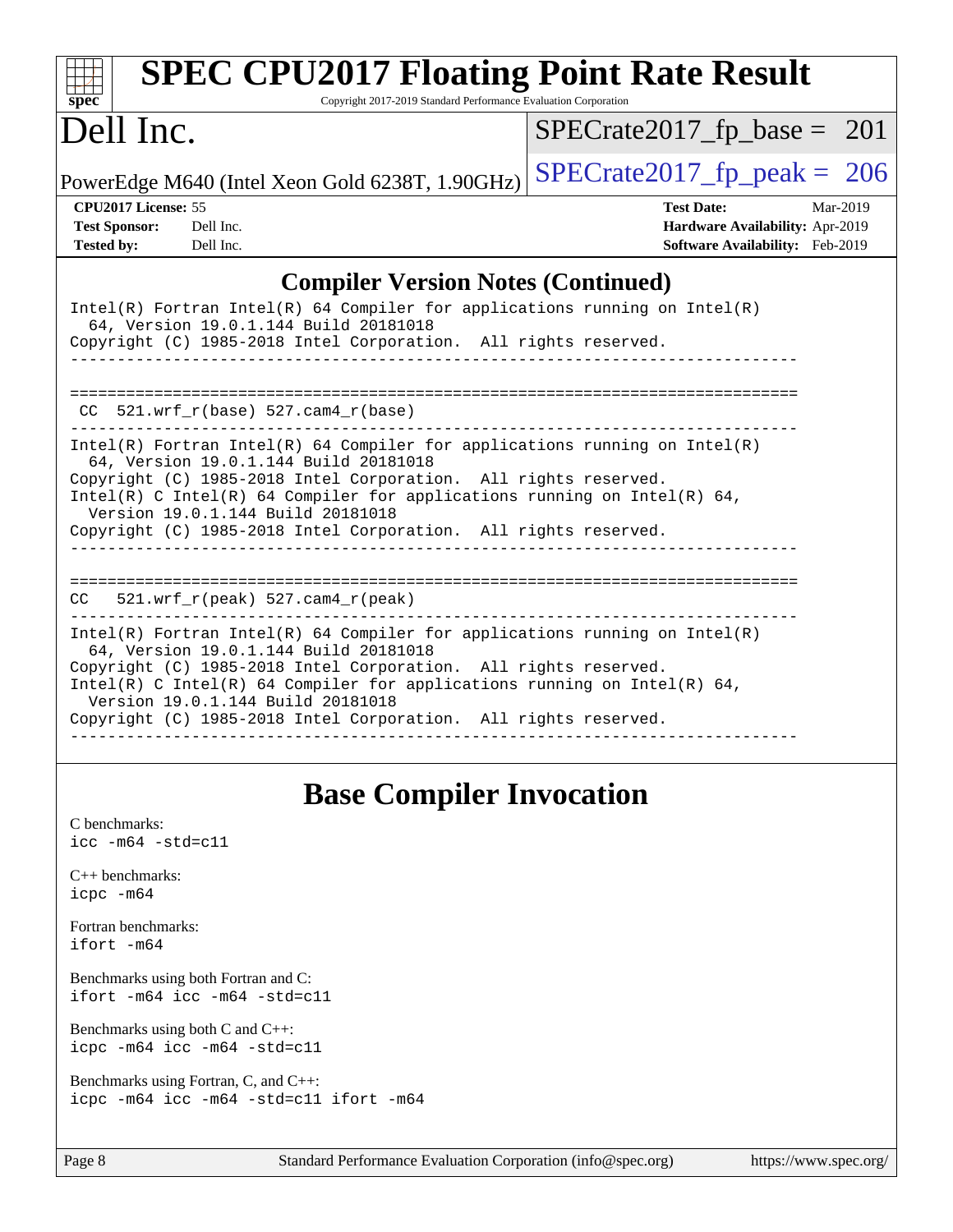| <b>SPEC CPU2017 Floating Point Rate Result</b><br>Copyright 2017-2019 Standard Performance Evaluation Corporation<br>spec <sup>®</sup>                                                                                                                                                                                                                                                                                                                                                                                                                                                                                                                                                                                                                                                                                                                                                                                                                                                                 |                                                                                                     |
|--------------------------------------------------------------------------------------------------------------------------------------------------------------------------------------------------------------------------------------------------------------------------------------------------------------------------------------------------------------------------------------------------------------------------------------------------------------------------------------------------------------------------------------------------------------------------------------------------------------------------------------------------------------------------------------------------------------------------------------------------------------------------------------------------------------------------------------------------------------------------------------------------------------------------------------------------------------------------------------------------------|-----------------------------------------------------------------------------------------------------|
| Dell Inc.                                                                                                                                                                                                                                                                                                                                                                                                                                                                                                                                                                                                                                                                                                                                                                                                                                                                                                                                                                                              | $SPECrate2017_fp\_base = 201$                                                                       |
| PowerEdge M640 (Intel Xeon Gold 6238T, 1.90GHz)                                                                                                                                                                                                                                                                                                                                                                                                                                                                                                                                                                                                                                                                                                                                                                                                                                                                                                                                                        | $SPECrate2017_fp\_peak = 206$                                                                       |
| CPU2017 License: 55<br><b>Test Sponsor:</b><br>Dell Inc.<br><b>Tested by:</b><br>Dell Inc.                                                                                                                                                                                                                                                                                                                                                                                                                                                                                                                                                                                                                                                                                                                                                                                                                                                                                                             | <b>Test Date:</b><br>Mar-2019<br>Hardware Availability: Apr-2019<br>Software Availability: Feb-2019 |
| <b>Base Portability Flags</b>                                                                                                                                                                                                                                                                                                                                                                                                                                                                                                                                                                                                                                                                                                                                                                                                                                                                                                                                                                          |                                                                                                     |
| 503.bwaves_r: -DSPEC LP64<br>507.cactuBSSN_r: -DSPEC_LP64<br>508.namd_r: -DSPEC_LP64<br>510.parest_r: -DSPEC LP64<br>511.povray_r: -DSPEC_LP64<br>519.lbm_r: -DSPEC_LP64<br>521.wrf_r: -DSPEC_LP64 -DSPEC_CASE_FLAG -convert big_endian<br>526.blender_r: -DSPEC_LP64 -DSPEC_LINUX -funsigned-char<br>527.cam4_r: -DSPEC_LP64 -DSPEC_CASE_FLAG<br>538.imagick_r: -DSPEC_LP64<br>544.nab_r: -DSPEC LP64<br>549.fotonik3d_r: -DSPEC_LP64<br>554.roms_r: -DSPEC LP64                                                                                                                                                                                                                                                                                                                                                                                                                                                                                                                                      |                                                                                                     |
| <b>Base Optimization Flags</b><br>C benchmarks:<br>-xCORE-AVX2 -ipo -03 -no-prec-div -qopt-prefetch -ffinite-math-only<br>-gopt-mem-layout-trans=4<br>$C_{++}$ benchmarks:<br>-xCORE-AVX2 -ipo -03 -no-prec-div -qopt-prefetch -ffinite-math-only<br>-qopt-mem-layout-trans=4<br>Fortran benchmarks:<br>-xCORE-AVX2 -ipo -03 -no-prec-div -qopt-prefetch -ffinite-math-only<br>-qopt-mem-layout-trans=4 -auto -nostandard-realloc-lhs<br>-align array32byte<br>Benchmarks using both Fortran and C:<br>-xCORE-AVX2 -ipo -03 -no-prec-div -qopt-prefetch -ffinite-math-only<br>-qopt-mem-layout-trans=4 -auto -nostandard-realloc-lhs<br>-align array32byte<br>Benchmarks using both $C$ and $C++$ :<br>-xCORE-AVX2 -ipo -03 -no-prec-div -qopt-prefetch -ffinite-math-only<br>-qopt-mem-layout-trans=4<br>Benchmarks using Fortran, C, and C++:<br>-xCORE-AVX2 -ipo -03 -no-prec-div -qopt-prefetch -ffinite-math-only<br>-qopt-mem-layout-trans=4 -auto -nostandard-realloc-lhs<br>-align array32byte |                                                                                                     |
| Page 9<br>Standard Performance Evaluation Corporation (info@spec.org)                                                                                                                                                                                                                                                                                                                                                                                                                                                                                                                                                                                                                                                                                                                                                                                                                                                                                                                                  | https://www.spec.org/                                                                               |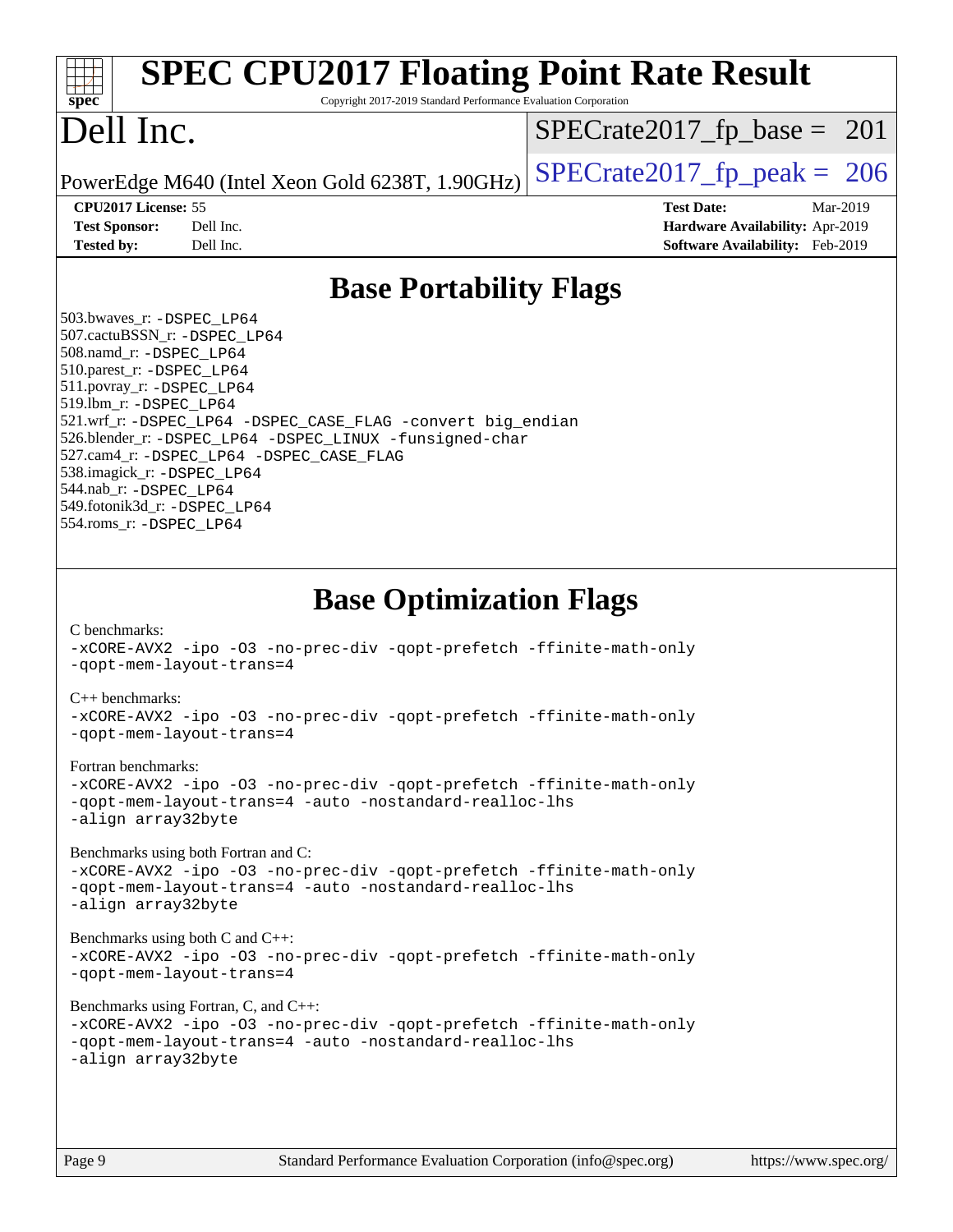| <b>SPEC CPU2017 Floating Point Rate Result</b><br>$sp\overline{ec}$<br>Copyright 2017-2019 Standard Performance Evaluation Corporation               |                                                                                                     |
|------------------------------------------------------------------------------------------------------------------------------------------------------|-----------------------------------------------------------------------------------------------------|
| Dell Inc.                                                                                                                                            | $SPECrate2017_fp\_base = 201$                                                                       |
| PowerEdge M640 (Intel Xeon Gold 6238T, 1.90GHz)                                                                                                      | $SPECrate2017_fp\_peak = 206$                                                                       |
| CPU2017 License: 55<br><b>Test Sponsor:</b><br>Dell Inc.<br><b>Tested by:</b><br>Dell Inc.                                                           | <b>Test Date:</b><br>Mar-2019<br>Hardware Availability: Apr-2019<br>Software Availability: Feb-2019 |
| <b>Peak Compiler Invocation</b>                                                                                                                      |                                                                                                     |
| C benchmarks:<br>$\texttt{icc -m64 -std=cl1}$                                                                                                        |                                                                                                     |
| $C_{++}$ benchmarks:<br>icpc -m64                                                                                                                    |                                                                                                     |
| Fortran benchmarks:<br>ifort -m64                                                                                                                    |                                                                                                     |
| Benchmarks using both Fortran and C:<br>ifort -m64 icc -m64 -std=c11                                                                                 |                                                                                                     |
| Benchmarks using both $C$ and $C++$ :<br>icpc -m64 icc -m64 -std=c11                                                                                 |                                                                                                     |
| Benchmarks using Fortran, C, and C++:<br>icpc -m64 icc -m64 -std=c11 ifort -m64                                                                      |                                                                                                     |
| <b>Peak Portability Flags</b>                                                                                                                        |                                                                                                     |
| Same as Base Portability Flags                                                                                                                       |                                                                                                     |
| <b>Peak Optimization Flags</b>                                                                                                                       |                                                                                                     |
| C benchmarks:                                                                                                                                        |                                                                                                     |
| $519$ .lbm_r: -prof-qen(pass 1) -prof-use(pass 2) -ipo -xCORE-AVX2 -03<br>-no-prec-div -qopt-prefetch -ffinite-math-only<br>-qopt-mem-layout-trans=4 |                                                                                                     |
| 538.imagick_r: -xCORE-AVX2 -ipo -03 -no-prec-div -qopt-prefetch<br>-ffinite-math-only -qopt-mem-layout-trans=4                                       |                                                                                                     |
| 544.nab_r: Same as 538.imagick_r                                                                                                                     |                                                                                                     |
| $C_{++}$ benchmarks:                                                                                                                                 |                                                                                                     |
| 508.namd_r: -prof-gen(pass 1) -prof-use(pass 2) -ipo -xCORE-AVX2 -03<br>-no-prec-div -qopt-prefetch -ffinite-math-only<br>-qopt-mem-layout-trans=4   |                                                                                                     |
|                                                                                                                                                      |                                                                                                     |

**(Continued on next page)**

Page 10 Standard Performance Evaluation Corporation [\(info@spec.org\)](mailto:info@spec.org) <https://www.spec.org/>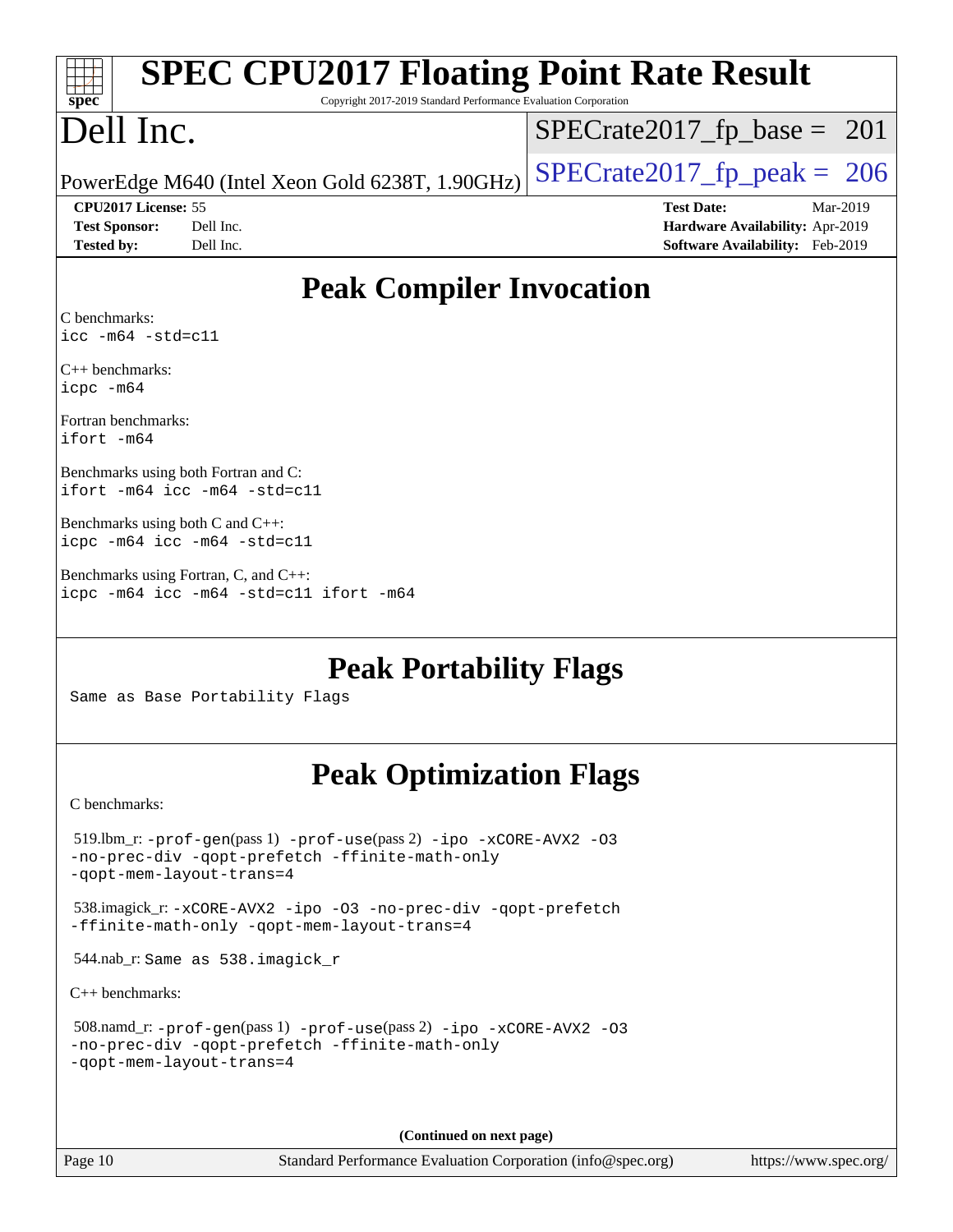

# **[SPEC CPU2017 Floating Point Rate Result](http://www.spec.org/auto/cpu2017/Docs/result-fields.html#SPECCPU2017FloatingPointRateResult)**

Copyright 2017-2019 Standard Performance Evaluation Corporation

## Dell Inc.

[SPECrate2017\\_fp\\_base =](http://www.spec.org/auto/cpu2017/Docs/result-fields.html#SPECrate2017fpbase) 201

PowerEdge M640 (Intel Xeon Gold 6238T, 1.90GHz)  $\left|$  [SPECrate2017\\_fp\\_peak =](http://www.spec.org/auto/cpu2017/Docs/result-fields.html#SPECrate2017fppeak) 206

**[CPU2017 License:](http://www.spec.org/auto/cpu2017/Docs/result-fields.html#CPU2017License)** 55 **[Test Date:](http://www.spec.org/auto/cpu2017/Docs/result-fields.html#TestDate)** Mar-2019 **[Test Sponsor:](http://www.spec.org/auto/cpu2017/Docs/result-fields.html#TestSponsor)** Dell Inc. **[Hardware Availability:](http://www.spec.org/auto/cpu2017/Docs/result-fields.html#HardwareAvailability)** Apr-2019 **[Tested by:](http://www.spec.org/auto/cpu2017/Docs/result-fields.html#Testedby)** Dell Inc. **[Software Availability:](http://www.spec.org/auto/cpu2017/Docs/result-fields.html#SoftwareAvailability)** Feb-2019

## **[Peak Optimization Flags \(Continued\)](http://www.spec.org/auto/cpu2017/Docs/result-fields.html#PeakOptimizationFlags)**

 510.parest\_r: [-xCORE-AVX2](http://www.spec.org/cpu2017/results/res2019q2/cpu2017-20190527-14547.flags.html#user_peakCXXOPTIMIZE510_parest_r_f-xCORE-AVX2) [-ipo](http://www.spec.org/cpu2017/results/res2019q2/cpu2017-20190527-14547.flags.html#user_peakCXXOPTIMIZE510_parest_r_f-ipo) [-O3](http://www.spec.org/cpu2017/results/res2019q2/cpu2017-20190527-14547.flags.html#user_peakCXXOPTIMIZE510_parest_r_f-O3) [-no-prec-div](http://www.spec.org/cpu2017/results/res2019q2/cpu2017-20190527-14547.flags.html#user_peakCXXOPTIMIZE510_parest_r_f-no-prec-div) [-qopt-prefetch](http://www.spec.org/cpu2017/results/res2019q2/cpu2017-20190527-14547.flags.html#user_peakCXXOPTIMIZE510_parest_r_f-qopt-prefetch) [-ffinite-math-only](http://www.spec.org/cpu2017/results/res2019q2/cpu2017-20190527-14547.flags.html#user_peakCXXOPTIMIZE510_parest_r_f_finite_math_only_cb91587bd2077682c4b38af759c288ed7c732db004271a9512da14a4f8007909a5f1427ecbf1a0fb78ff2a814402c6114ac565ca162485bbcae155b5e4258871) [-qopt-mem-layout-trans=4](http://www.spec.org/cpu2017/results/res2019q2/cpu2017-20190527-14547.flags.html#user_peakCXXOPTIMIZE510_parest_r_f-qopt-mem-layout-trans_fa39e755916c150a61361b7846f310bcdf6f04e385ef281cadf3647acec3f0ae266d1a1d22d972a7087a248fd4e6ca390a3634700869573d231a252c784941a8) [Fortran benchmarks](http://www.spec.org/auto/cpu2017/Docs/result-fields.html#Fortranbenchmarks): 503.bwaves\_r: [-xCORE-AVX2](http://www.spec.org/cpu2017/results/res2019q2/cpu2017-20190527-14547.flags.html#user_peakFOPTIMIZE503_bwaves_r_f-xCORE-AVX2) [-ipo](http://www.spec.org/cpu2017/results/res2019q2/cpu2017-20190527-14547.flags.html#user_peakFOPTIMIZE503_bwaves_r_f-ipo) [-O3](http://www.spec.org/cpu2017/results/res2019q2/cpu2017-20190527-14547.flags.html#user_peakFOPTIMIZE503_bwaves_r_f-O3) [-no-prec-div](http://www.spec.org/cpu2017/results/res2019q2/cpu2017-20190527-14547.flags.html#user_peakFOPTIMIZE503_bwaves_r_f-no-prec-div) [-qopt-prefetch](http://www.spec.org/cpu2017/results/res2019q2/cpu2017-20190527-14547.flags.html#user_peakFOPTIMIZE503_bwaves_r_f-qopt-prefetch) [-ffinite-math-only](http://www.spec.org/cpu2017/results/res2019q2/cpu2017-20190527-14547.flags.html#user_peakFOPTIMIZE503_bwaves_r_f_finite_math_only_cb91587bd2077682c4b38af759c288ed7c732db004271a9512da14a4f8007909a5f1427ecbf1a0fb78ff2a814402c6114ac565ca162485bbcae155b5e4258871) [-qopt-mem-layout-trans=4](http://www.spec.org/cpu2017/results/res2019q2/cpu2017-20190527-14547.flags.html#user_peakFOPTIMIZE503_bwaves_r_f-qopt-mem-layout-trans_fa39e755916c150a61361b7846f310bcdf6f04e385ef281cadf3647acec3f0ae266d1a1d22d972a7087a248fd4e6ca390a3634700869573d231a252c784941a8) [-auto](http://www.spec.org/cpu2017/results/res2019q2/cpu2017-20190527-14547.flags.html#user_peakFOPTIMIZE503_bwaves_r_f-auto) [-nostandard-realloc-lhs](http://www.spec.org/cpu2017/results/res2019q2/cpu2017-20190527-14547.flags.html#user_peakEXTRA_FOPTIMIZE503_bwaves_r_f_2003_std_realloc_82b4557e90729c0f113870c07e44d33d6f5a304b4f63d4c15d2d0f1fab99f5daaed73bdb9275d9ae411527f28b936061aa8b9c8f2d63842963b95c9dd6426b8a) [-align array32byte](http://www.spec.org/cpu2017/results/res2019q2/cpu2017-20190527-14547.flags.html#user_peakEXTRA_FOPTIMIZE503_bwaves_r_align_array32byte_b982fe038af199962ba9a80c053b8342c548c85b40b8e86eb3cc33dee0d7986a4af373ac2d51c3f7cf710a18d62fdce2948f201cd044323541f22fc0fffc51b6) 549.fotonik3d\_r: Same as 503.bwaves\_r 554.roms\_r: [-prof-gen](http://www.spec.org/cpu2017/results/res2019q2/cpu2017-20190527-14547.flags.html#user_peakPASS1_FFLAGSPASS1_LDFLAGS554_roms_r_prof_gen_5aa4926d6013ddb2a31985c654b3eb18169fc0c6952a63635c234f711e6e63dd76e94ad52365559451ec499a2cdb89e4dc58ba4c67ef54ca681ffbe1461d6b36)(pass 1) [-prof-use](http://www.spec.org/cpu2017/results/res2019q2/cpu2017-20190527-14547.flags.html#user_peakPASS2_FFLAGSPASS2_LDFLAGS554_roms_r_prof_use_1a21ceae95f36a2b53c25747139a6c16ca95bd9def2a207b4f0849963b97e94f5260e30a0c64f4bb623698870e679ca08317ef8150905d41bd88c6f78df73f19)(pass 2) [-ipo](http://www.spec.org/cpu2017/results/res2019q2/cpu2017-20190527-14547.flags.html#user_peakPASS1_FOPTIMIZEPASS2_FOPTIMIZE554_roms_r_f-ipo) [-xCORE-AVX2](http://www.spec.org/cpu2017/results/res2019q2/cpu2017-20190527-14547.flags.html#user_peakPASS2_FOPTIMIZE554_roms_r_f-xCORE-AVX2) [-O3](http://www.spec.org/cpu2017/results/res2019q2/cpu2017-20190527-14547.flags.html#user_peakPASS1_FOPTIMIZEPASS2_FOPTIMIZE554_roms_r_f-O3) [-no-prec-div](http://www.spec.org/cpu2017/results/res2019q2/cpu2017-20190527-14547.flags.html#user_peakPASS1_FOPTIMIZEPASS2_FOPTIMIZE554_roms_r_f-no-prec-div) [-qopt-prefetch](http://www.spec.org/cpu2017/results/res2019q2/cpu2017-20190527-14547.flags.html#user_peakPASS1_FOPTIMIZEPASS2_FOPTIMIZE554_roms_r_f-qopt-prefetch) [-ffinite-math-only](http://www.spec.org/cpu2017/results/res2019q2/cpu2017-20190527-14547.flags.html#user_peakPASS1_FOPTIMIZEPASS2_FOPTIMIZE554_roms_r_f_finite_math_only_cb91587bd2077682c4b38af759c288ed7c732db004271a9512da14a4f8007909a5f1427ecbf1a0fb78ff2a814402c6114ac565ca162485bbcae155b5e4258871) [-qopt-mem-layout-trans=4](http://www.spec.org/cpu2017/results/res2019q2/cpu2017-20190527-14547.flags.html#user_peakPASS1_FOPTIMIZEPASS2_FOPTIMIZE554_roms_r_f-qopt-mem-layout-trans_fa39e755916c150a61361b7846f310bcdf6f04e385ef281cadf3647acec3f0ae266d1a1d22d972a7087a248fd4e6ca390a3634700869573d231a252c784941a8) [-auto](http://www.spec.org/cpu2017/results/res2019q2/cpu2017-20190527-14547.flags.html#user_peakPASS2_FOPTIMIZE554_roms_r_f-auto) [-nostandard-realloc-lhs](http://www.spec.org/cpu2017/results/res2019q2/cpu2017-20190527-14547.flags.html#user_peakEXTRA_FOPTIMIZE554_roms_r_f_2003_std_realloc_82b4557e90729c0f113870c07e44d33d6f5a304b4f63d4c15d2d0f1fab99f5daaed73bdb9275d9ae411527f28b936061aa8b9c8f2d63842963b95c9dd6426b8a) [-align array32byte](http://www.spec.org/cpu2017/results/res2019q2/cpu2017-20190527-14547.flags.html#user_peakEXTRA_FOPTIMIZE554_roms_r_align_array32byte_b982fe038af199962ba9a80c053b8342c548c85b40b8e86eb3cc33dee0d7986a4af373ac2d51c3f7cf710a18d62fdce2948f201cd044323541f22fc0fffc51b6) [Benchmarks using both Fortran and C](http://www.spec.org/auto/cpu2017/Docs/result-fields.html#BenchmarksusingbothFortranandC): [-prof-gen](http://www.spec.org/cpu2017/results/res2019q2/cpu2017-20190527-14547.flags.html#user_CC_FCpeak_prof_gen_5aa4926d6013ddb2a31985c654b3eb18169fc0c6952a63635c234f711e6e63dd76e94ad52365559451ec499a2cdb89e4dc58ba4c67ef54ca681ffbe1461d6b36)(pass 1) [-prof-use](http://www.spec.org/cpu2017/results/res2019q2/cpu2017-20190527-14547.flags.html#user_CC_FCpeak_prof_use_1a21ceae95f36a2b53c25747139a6c16ca95bd9def2a207b4f0849963b97e94f5260e30a0c64f4bb623698870e679ca08317ef8150905d41bd88c6f78df73f19)(pass 2) [-ipo](http://www.spec.org/cpu2017/results/res2019q2/cpu2017-20190527-14547.flags.html#user_CC_FCpeak_f-ipo) [-xCORE-AVX2](http://www.spec.org/cpu2017/results/res2019q2/cpu2017-20190527-14547.flags.html#user_CC_FCpeak_f-xCORE-AVX2) [-O3](http://www.spec.org/cpu2017/results/res2019q2/cpu2017-20190527-14547.flags.html#user_CC_FCpeak_f-O3) [-no-prec-div](http://www.spec.org/cpu2017/results/res2019q2/cpu2017-20190527-14547.flags.html#user_CC_FCpeak_f-no-prec-div) [-qopt-prefetch](http://www.spec.org/cpu2017/results/res2019q2/cpu2017-20190527-14547.flags.html#user_CC_FCpeak_f-qopt-prefetch) [-ffinite-math-only](http://www.spec.org/cpu2017/results/res2019q2/cpu2017-20190527-14547.flags.html#user_CC_FCpeak_f_finite_math_only_cb91587bd2077682c4b38af759c288ed7c732db004271a9512da14a4f8007909a5f1427ecbf1a0fb78ff2a814402c6114ac565ca162485bbcae155b5e4258871) [-qopt-mem-layout-trans=4](http://www.spec.org/cpu2017/results/res2019q2/cpu2017-20190527-14547.flags.html#user_CC_FCpeak_f-qopt-mem-layout-trans_fa39e755916c150a61361b7846f310bcdf6f04e385ef281cadf3647acec3f0ae266d1a1d22d972a7087a248fd4e6ca390a3634700869573d231a252c784941a8) [-auto](http://www.spec.org/cpu2017/results/res2019q2/cpu2017-20190527-14547.flags.html#user_CC_FCpeak_f-auto) [-nostandard-realloc-lhs](http://www.spec.org/cpu2017/results/res2019q2/cpu2017-20190527-14547.flags.html#user_CC_FCpeak_f_2003_std_realloc_82b4557e90729c0f113870c07e44d33d6f5a304b4f63d4c15d2d0f1fab99f5daaed73bdb9275d9ae411527f28b936061aa8b9c8f2d63842963b95c9dd6426b8a) [-align array32byte](http://www.spec.org/cpu2017/results/res2019q2/cpu2017-20190527-14547.flags.html#user_CC_FCpeak_align_array32byte_b982fe038af199962ba9a80c053b8342c548c85b40b8e86eb3cc33dee0d7986a4af373ac2d51c3f7cf710a18d62fdce2948f201cd044323541f22fc0fffc51b6) [Benchmarks using both C and C++](http://www.spec.org/auto/cpu2017/Docs/result-fields.html#BenchmarksusingbothCandCXX): 511.povray\_r: [-prof-gen](http://www.spec.org/cpu2017/results/res2019q2/cpu2017-20190527-14547.flags.html#user_peakPASS1_CFLAGSPASS1_CXXFLAGSPASS1_LDFLAGS511_povray_r_prof_gen_5aa4926d6013ddb2a31985c654b3eb18169fc0c6952a63635c234f711e6e63dd76e94ad52365559451ec499a2cdb89e4dc58ba4c67ef54ca681ffbe1461d6b36)(pass 1) [-prof-use](http://www.spec.org/cpu2017/results/res2019q2/cpu2017-20190527-14547.flags.html#user_peakPASS2_CFLAGSPASS2_CXXFLAGSPASS2_LDFLAGS511_povray_r_prof_use_1a21ceae95f36a2b53c25747139a6c16ca95bd9def2a207b4f0849963b97e94f5260e30a0c64f4bb623698870e679ca08317ef8150905d41bd88c6f78df73f19)(pass 2) [-ipo](http://www.spec.org/cpu2017/results/res2019q2/cpu2017-20190527-14547.flags.html#user_peakPASS1_COPTIMIZEPASS1_CXXOPTIMIZEPASS2_COPTIMIZEPASS2_CXXOPTIMIZE511_povray_r_f-ipo) [-xCORE-AVX2](http://www.spec.org/cpu2017/results/res2019q2/cpu2017-20190527-14547.flags.html#user_peakPASS2_COPTIMIZEPASS2_CXXOPTIMIZE511_povray_r_f-xCORE-AVX2) [-O3](http://www.spec.org/cpu2017/results/res2019q2/cpu2017-20190527-14547.flags.html#user_peakPASS1_COPTIMIZEPASS1_CXXOPTIMIZEPASS2_COPTIMIZEPASS2_CXXOPTIMIZE511_povray_r_f-O3) [-no-prec-div](http://www.spec.org/cpu2017/results/res2019q2/cpu2017-20190527-14547.flags.html#user_peakPASS1_COPTIMIZEPASS1_CXXOPTIMIZEPASS2_COPTIMIZEPASS2_CXXOPTIMIZE511_povray_r_f-no-prec-div) [-qopt-prefetch](http://www.spec.org/cpu2017/results/res2019q2/cpu2017-20190527-14547.flags.html#user_peakPASS1_COPTIMIZEPASS1_CXXOPTIMIZEPASS2_COPTIMIZEPASS2_CXXOPTIMIZE511_povray_r_f-qopt-prefetch) [-ffinite-math-only](http://www.spec.org/cpu2017/results/res2019q2/cpu2017-20190527-14547.flags.html#user_peakPASS1_COPTIMIZEPASS1_CXXOPTIMIZEPASS2_COPTIMIZEPASS2_CXXOPTIMIZE511_povray_r_f_finite_math_only_cb91587bd2077682c4b38af759c288ed7c732db004271a9512da14a4f8007909a5f1427ecbf1a0fb78ff2a814402c6114ac565ca162485bbcae155b5e4258871) [-qopt-mem-layout-trans=4](http://www.spec.org/cpu2017/results/res2019q2/cpu2017-20190527-14547.flags.html#user_peakPASS1_COPTIMIZEPASS1_CXXOPTIMIZEPASS2_COPTIMIZEPASS2_CXXOPTIMIZE511_povray_r_f-qopt-mem-layout-trans_fa39e755916c150a61361b7846f310bcdf6f04e385ef281cadf3647acec3f0ae266d1a1d22d972a7087a248fd4e6ca390a3634700869573d231a252c784941a8) 526.blender\_r: [-xCORE-AVX2](http://www.spec.org/cpu2017/results/res2019q2/cpu2017-20190527-14547.flags.html#user_peakCOPTIMIZECXXOPTIMIZE526_blender_r_f-xCORE-AVX2) [-ipo](http://www.spec.org/cpu2017/results/res2019q2/cpu2017-20190527-14547.flags.html#user_peakCOPTIMIZECXXOPTIMIZE526_blender_r_f-ipo) [-O3](http://www.spec.org/cpu2017/results/res2019q2/cpu2017-20190527-14547.flags.html#user_peakCOPTIMIZECXXOPTIMIZE526_blender_r_f-O3) [-no-prec-div](http://www.spec.org/cpu2017/results/res2019q2/cpu2017-20190527-14547.flags.html#user_peakCOPTIMIZECXXOPTIMIZE526_blender_r_f-no-prec-div) [-qopt-prefetch](http://www.spec.org/cpu2017/results/res2019q2/cpu2017-20190527-14547.flags.html#user_peakCOPTIMIZECXXOPTIMIZE526_blender_r_f-qopt-prefetch) [-ffinite-math-only](http://www.spec.org/cpu2017/results/res2019q2/cpu2017-20190527-14547.flags.html#user_peakCOPTIMIZECXXOPTIMIZE526_blender_r_f_finite_math_only_cb91587bd2077682c4b38af759c288ed7c732db004271a9512da14a4f8007909a5f1427ecbf1a0fb78ff2a814402c6114ac565ca162485bbcae155b5e4258871) [-qopt-mem-layout-trans=4](http://www.spec.org/cpu2017/results/res2019q2/cpu2017-20190527-14547.flags.html#user_peakCOPTIMIZECXXOPTIMIZE526_blender_r_f-qopt-mem-layout-trans_fa39e755916c150a61361b7846f310bcdf6f04e385ef281cadf3647acec3f0ae266d1a1d22d972a7087a248fd4e6ca390a3634700869573d231a252c784941a8) [Benchmarks using Fortran, C, and C++:](http://www.spec.org/auto/cpu2017/Docs/result-fields.html#BenchmarksusingFortranCandCXX) [-xCORE-AVX2](http://www.spec.org/cpu2017/results/res2019q2/cpu2017-20190527-14547.flags.html#user_CC_CXX_FCpeak_f-xCORE-AVX2) [-ipo](http://www.spec.org/cpu2017/results/res2019q2/cpu2017-20190527-14547.flags.html#user_CC_CXX_FCpeak_f-ipo) [-O3](http://www.spec.org/cpu2017/results/res2019q2/cpu2017-20190527-14547.flags.html#user_CC_CXX_FCpeak_f-O3) [-no-prec-div](http://www.spec.org/cpu2017/results/res2019q2/cpu2017-20190527-14547.flags.html#user_CC_CXX_FCpeak_f-no-prec-div) [-qopt-prefetch](http://www.spec.org/cpu2017/results/res2019q2/cpu2017-20190527-14547.flags.html#user_CC_CXX_FCpeak_f-qopt-prefetch) [-ffinite-math-only](http://www.spec.org/cpu2017/results/res2019q2/cpu2017-20190527-14547.flags.html#user_CC_CXX_FCpeak_f_finite_math_only_cb91587bd2077682c4b38af759c288ed7c732db004271a9512da14a4f8007909a5f1427ecbf1a0fb78ff2a814402c6114ac565ca162485bbcae155b5e4258871) [-qopt-mem-layout-trans=4](http://www.spec.org/cpu2017/results/res2019q2/cpu2017-20190527-14547.flags.html#user_CC_CXX_FCpeak_f-qopt-mem-layout-trans_fa39e755916c150a61361b7846f310bcdf6f04e385ef281cadf3647acec3f0ae266d1a1d22d972a7087a248fd4e6ca390a3634700869573d231a252c784941a8) [-auto](http://www.spec.org/cpu2017/results/res2019q2/cpu2017-20190527-14547.flags.html#user_CC_CXX_FCpeak_f-auto) [-nostandard-realloc-lhs](http://www.spec.org/cpu2017/results/res2019q2/cpu2017-20190527-14547.flags.html#user_CC_CXX_FCpeak_f_2003_std_realloc_82b4557e90729c0f113870c07e44d33d6f5a304b4f63d4c15d2d0f1fab99f5daaed73bdb9275d9ae411527f28b936061aa8b9c8f2d63842963b95c9dd6426b8a) [-align array32byte](http://www.spec.org/cpu2017/results/res2019q2/cpu2017-20190527-14547.flags.html#user_CC_CXX_FCpeak_align_array32byte_b982fe038af199962ba9a80c053b8342c548c85b40b8e86eb3cc33dee0d7986a4af373ac2d51c3f7cf710a18d62fdce2948f201cd044323541f22fc0fffc51b6) The flags files that were used to format this result can be browsed at <http://www.spec.org/cpu2017/flags/Intel-ic18.0-official-linux64.2019-04-02.html> <http://www.spec.org/cpu2017/flags/Dell-Platform-Flags-PowerEdge14G-revE2.html> You can also download the XML flags sources by saving the following links: <http://www.spec.org/cpu2017/flags/Intel-ic18.0-official-linux64.2019-04-02.xml> <http://www.spec.org/cpu2017/flags/Dell-Platform-Flags-PowerEdge14G-revE2.xml>